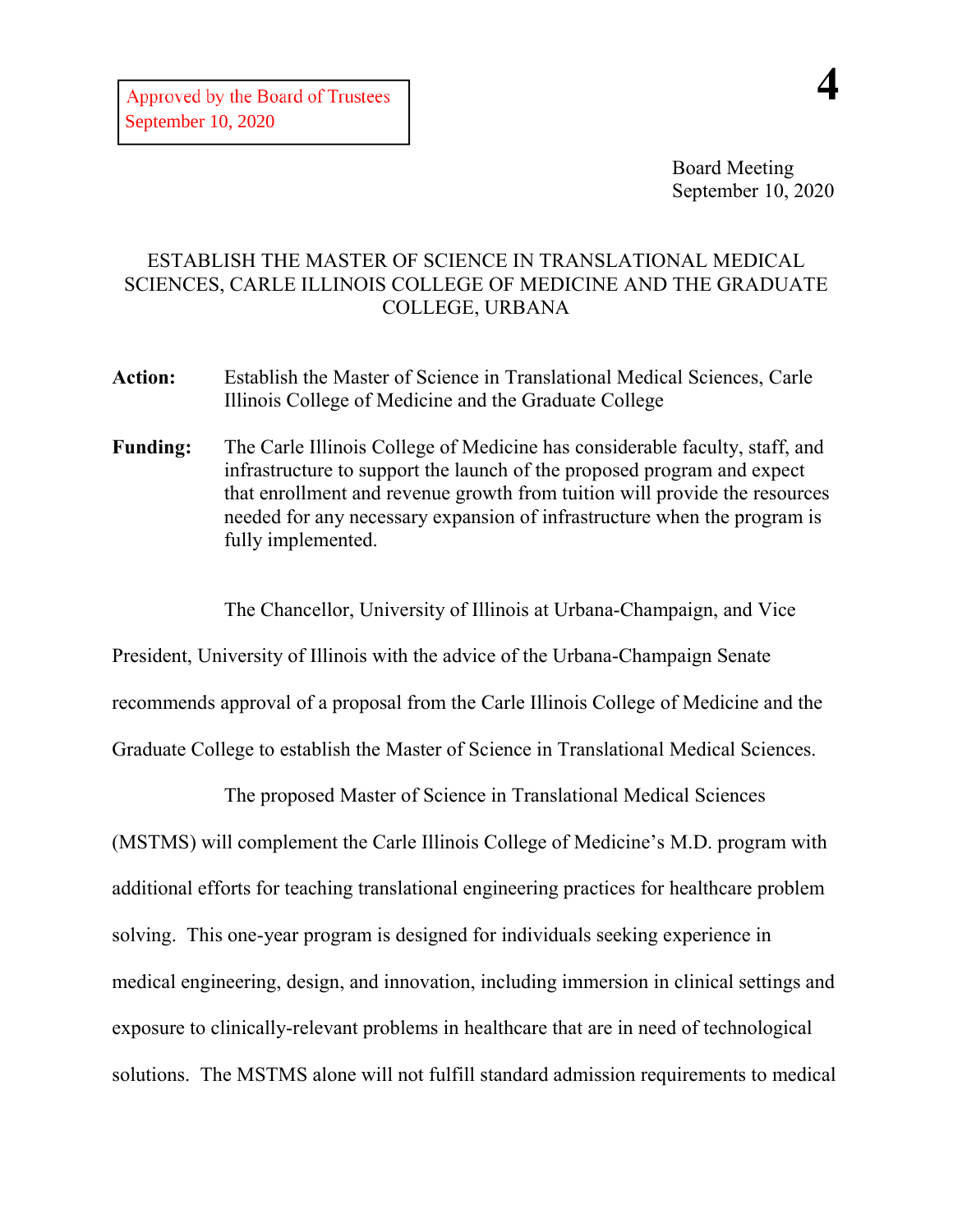school. The target student audience will be students who have recently completed undergraduate degrees in engineering or the quantitative sciences as well as nonphysician scientists and engineers who plan to pursue a career in the biomedical industry. The proposed program combines clinical immersion with a biomedical capstone design experience. It is expected to appeal primarily to non-medical students pursuing a career path in the medical technology and healthcare industries for which biomedical technology design, medical systems and clinical exposure, and research participation would be a beneficial experience.

The MSTMS curriculum aligns with the high demand for engineering and quantitative science students wanting to apply their skills toward problem solving in medicine and healthcare. The proposed program will give these students the opportunity to take more engineering- and science-based coursework, participate in medical engineering and design research projects, and be involved in a clinical immersion program while networking and being mentored by physicians and medical school faculty.

Current facilities, including library resources, are adequate to support the program. Current Carle Illinois College of Medicine faculty will be invited to teach core MSTMS courses. If needed, additional specialized teaching faculty will be hired with funds provided by program tuition. Non-Carle Illinois College of Medicine faculty teaching core courses will be compensated via service-in-excess or, if preferred by the faculty and supported by their home department, rather than monetary compensation, teaching may count toward the faculty's teaching load. Tuition revenue from the

2